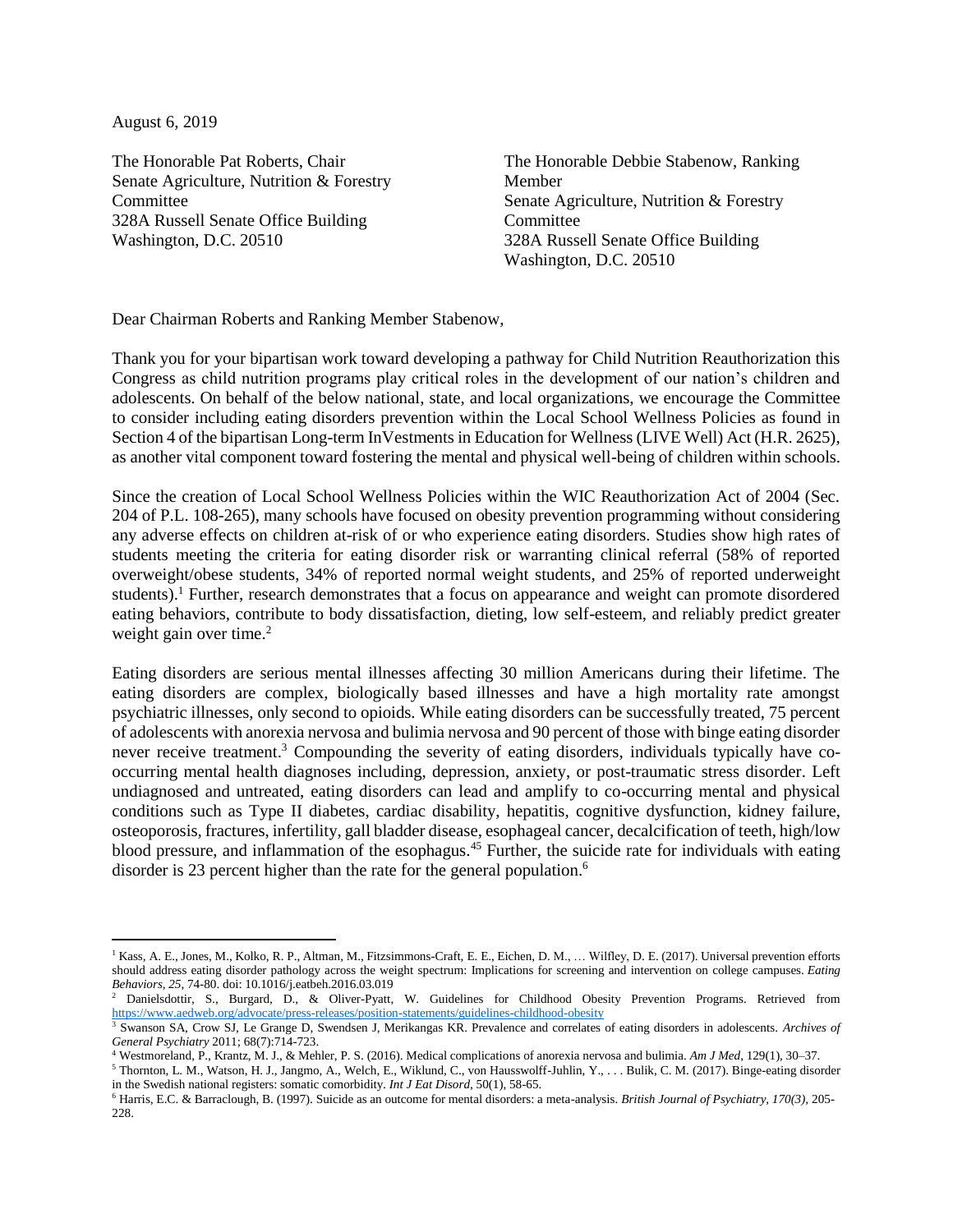To protect youth at-risk for or who experience an eating disorder, schools should balance their approach to student wellness and include eating disorders prevention within their existing Local School Wellness **Policies** 

Thank you for your consideration.

Sincerely,

Alliance for Eating Disorders Awareness American Academy of Pediatrics, Florida Chapter American Association for Psychoanalysis in Clinical Social Work American Art Therapy Association American Dance Therapy Association American Group Psychotherapy Association American Psychological Association Anxiety and Depression Association of America Association for Ambulatory Behavioral Healthcare Association for Behavioral Health and Wellness Balance Nutrition Counseling, PLLC Nashville, Tennessee B. Wheeler Nutrition, LLC Sandy Springs, Georgia Carolyn Felton Nutrition Therapy Raleigh, North Carolina Clinical Social Work Association Confederation of Independent Psychoanalytic Societies (CIPS) Doorways, LLC Phoenix, Arizona International Federation of Eating Disorders Dietitians Mental Health America Emily Braaten, MS, RD, LD Washington, DC Eating Disorders Coalition for Research, Policy, & Action E.L.M. Wellness **Raleigh, North Carolina** Elyse Resch, MS, RDN, CEDRD, FAND Beverly Hills, California Embody Therapy Oak Park, Illinois Fearless With Food, LLC Portland, Oregon Mental Health Council of Arkansas Michigan Eating Disorders Alliance Minnesota Women's Consortium St. Paul, Minnesota National Association for Children's Behavioral Health National Association of County Behavioral Health & Developmental Disability Directors National Association for Rural Mental Health National Association of Social Workers National Council for Behavioral Health National Eating Disorders Association National Federation of Families for Children's Mental Health National PTA Nourish, LLC **Houston, Texas** Nutrition Counseling For Intuitive Eating Towson, Maryland Towson, Maryland Ruby Health and Wellness Bend, Oregon S-Ganginis, LLC Ellicott City, Maryland Sandy Hook Promise School-Based Health Alliance School Social Work Association of America Spectrum Psychology and Wellness, LLC Gilbert, Arizona